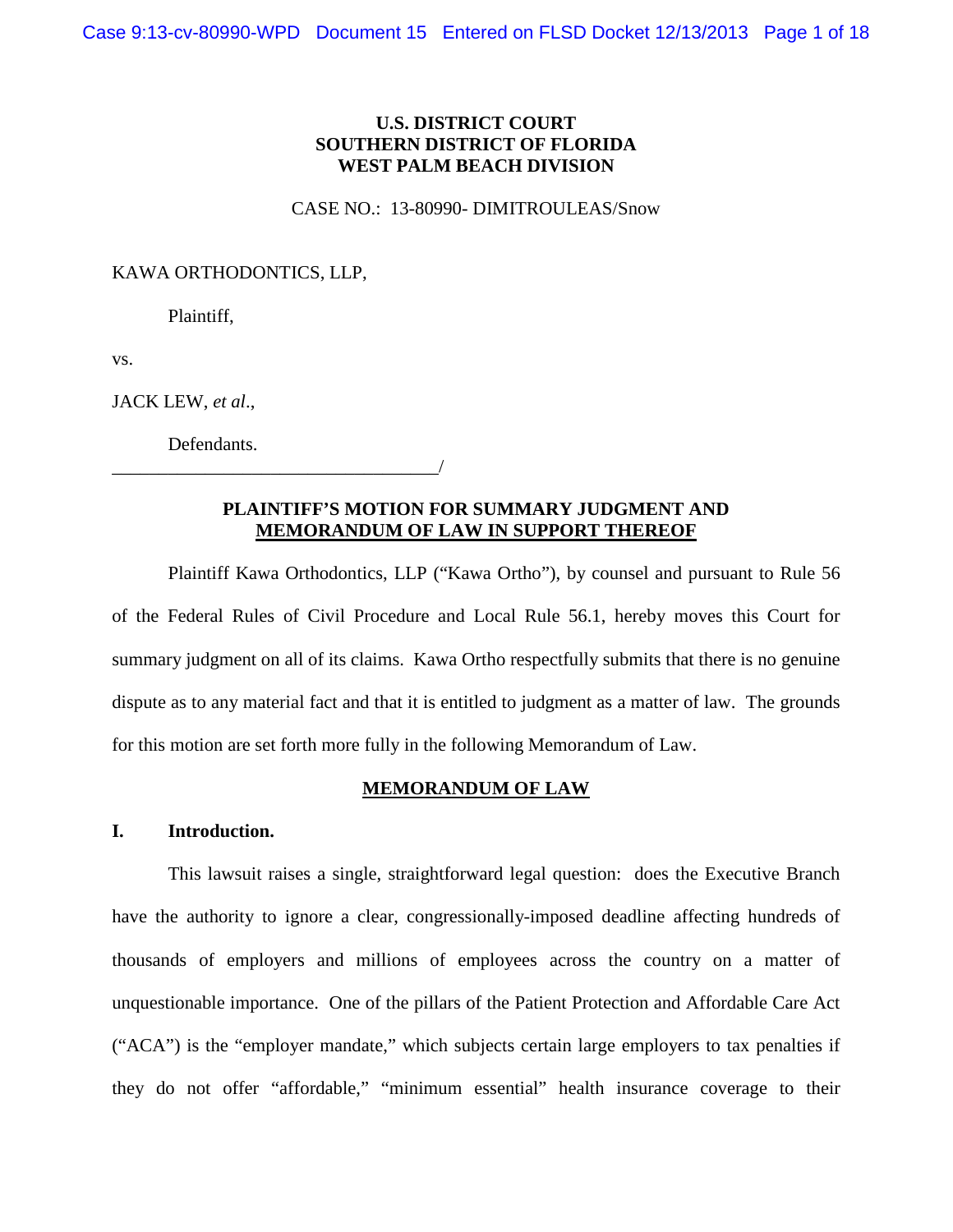employees and their employees' dependents. Under the express terms of the ACA, large employers are obligated to offer such coverage beginning on January 1, 2014. They also are obligated to report information to the federal government about the insurance they do (or do not) offer to their employees and their employees' dependents. On or about July 2, 2013, Defendants unilaterally postponed the effective date of the "employer mandate" until "2015."

The answer to the question posed by this lawsuit is quite plainly "No." Defendants' delay of the mandate violates the Administrative Procedures Act ("APA"). It exceeds Defendants' statutory jurisdiction, authority, and limitations, is contrary to constitutional right, power, or privilege, and is otherwise not in accordance with law. Rejecting a date enacted into law by Congress and picking a new date more to the Executive Branch's liking is the epitome of arbitrary and capricious agency action. The Court should reject Defendants' lawlessness and restore the rule of law to the Executive Branch's implementation of the ACA. It should declare Defendants' postponement of the "employer mandate" to be unlawful, set aside Defendants' unlawful agency action, and reinstate the date established by Congress. The Court also should enjoin any further unauthorized delay of the mandate's effective date.

### **II. Statutory Background.**

Under the ACA, most "large" employers, defined as employers who have more than 50 "full time equivalent" employees, face tax penalties if they do not offer "affordable," "minimum essential" health insurance coverage to their employees and their employees' dependents. 26 U.S.C. § 4980H. In addition, "large" employers also have certain annual reporting obligations under the ACA. 26 U.S.C. § 6056. These include having to certify whether they offer their full time employees and their employees' dependents the opportunity to enroll in "affordable," "minimum essential" health insurance coverage under an employer-sponsored plan, the length of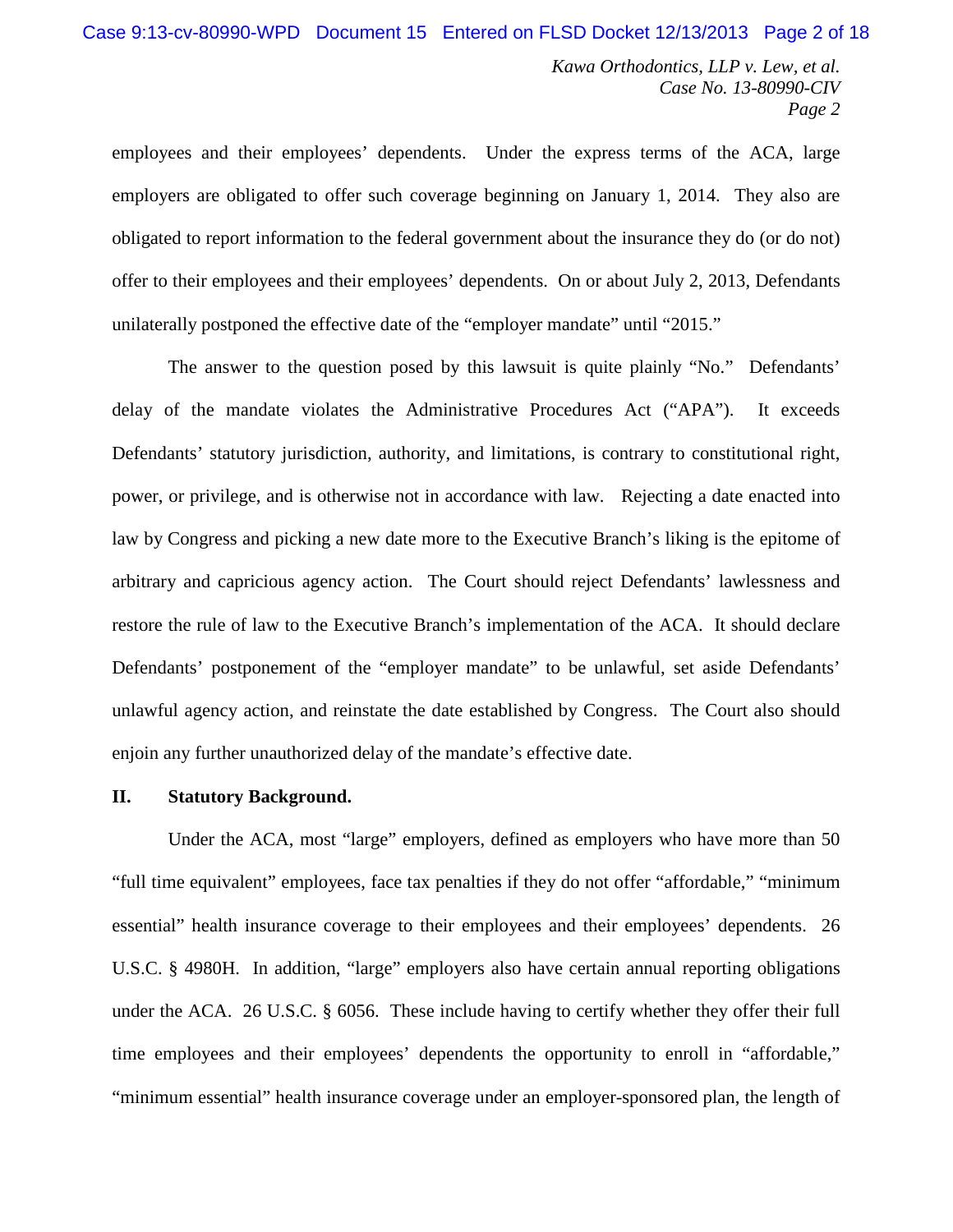any waiting period, the months during which coverage was available, monthly premiums for the lowest-cost option, the employer plan's share of covered health care expenses, the number of full-time employees, and the name, address, and taxpayer identification number of each full-time employee. *Id.* Employers who "self-insure" have separate reporting obligations. 26 U.S.C. § 6055.

The ACA could not be any clearer: the obligation of employers with 50 or more "full time equivalent" employees to provide "affordable," "minimum essential" health insurance coverage to their employees and their employees' dependents under Section 4908H of Title 26 "shall apply to the months beginning after December 31, 2013." Pub. L. No. 111-148, § 1513(d), 124 Stat. 119, 256. Similarly, the reporting obligations under Section 6055 of Title 26 "shall apply to calendar years beginning after 2013." Pub. L. No. 111-148, § 1502(e), 124 Stat. 119, 252. Likewise, the obligations under Section 6056 of Title 26 "shall apply to the periods beginning after December 31, 2013." Pub. L. No. 111-148, § 1514(d), 124 Stat. 119, 257.

## **III. Factual Background.**

Kawa Ortho incorporates herein by reference the Statement of Material Facts ("SOMF") it is filing contemporaneously with this motion pursuant to Local Rule 56.1. The material facts are summarized as follows.

Kawa Ortho is a Boca Raton based orthodontics and oral surgery practice that has been providing orthodontic treatment services to patients in Miami-Dade, Broward, and Palm Beach Counties for over 20 years. SOMF at ¶ 1. Kawa Ortho employs more than 50 full-time equivalent employees and offers these employees a choice of different group health insurance options as an employment benefit. SOMF at ¶ 2. Prior to July 2, 2013, Kawa Ortho spent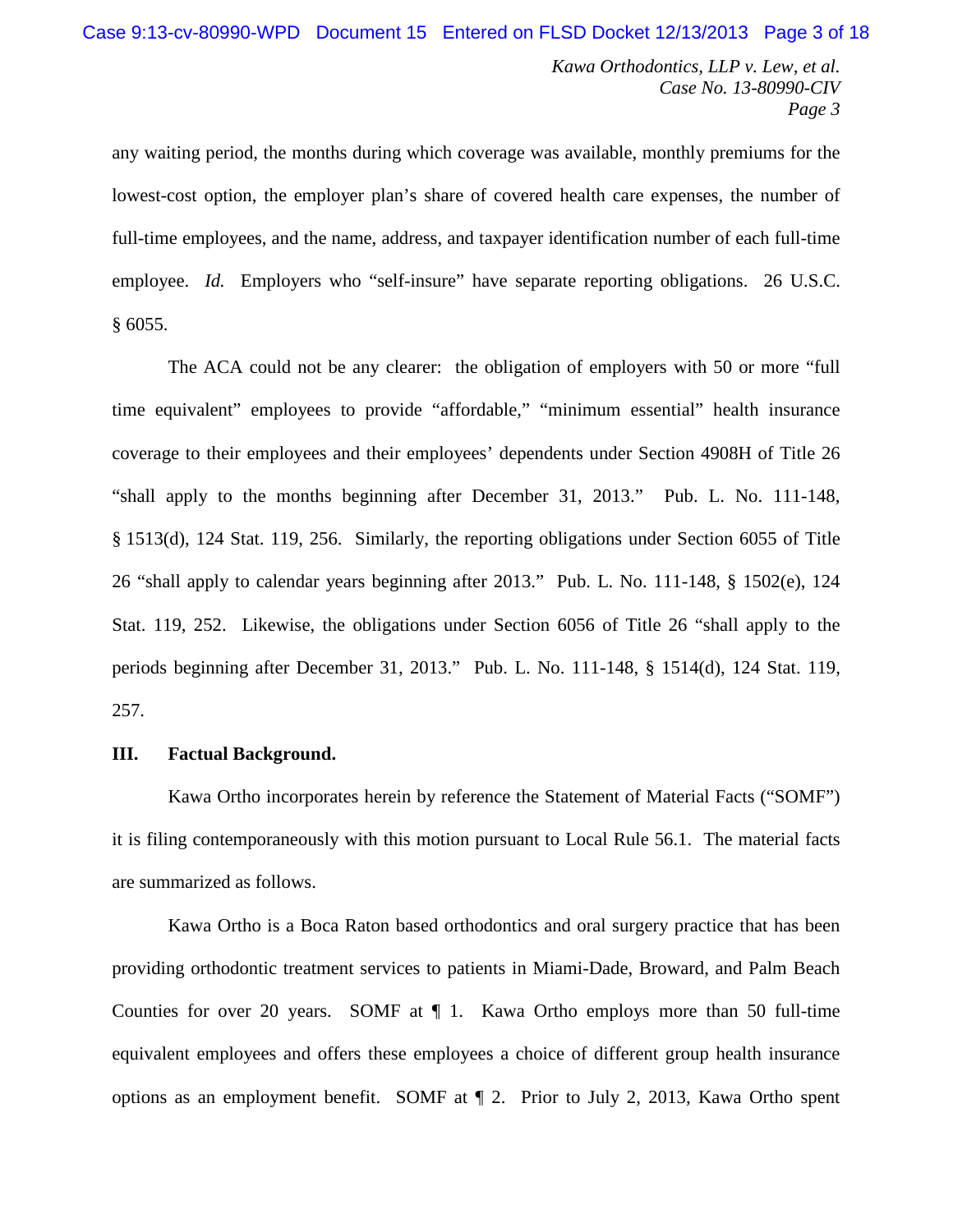approximately 100 hours – which has an estimated value of approximately \$1.2 million – and in excess of \$5,000 in attorney's fees and costs in anticipation of the "employer mandate" provisions of the ACA taking effect on January 1, 2014. SOMF at ¶ 3. Kawa Ortho would not have made these substantial expenditures of time and resources in 2013 if the mandate had not been scheduled to take effect on January 1, 2014. SOMF at  $\P$  4. Nor would it have incurred legal fees in 2013 in anticipation of the mandate taking effect on January 1, 2014. *Id.* It would have waited at least until 2014, if not later, to decide whether to expend its time and resources planning for the mandate, and may have decided not to expend any time and resources on the matter at all. *Id.*

On July 2, 2013, the U.S. Department of Treasury announced that the "employer mandate" was being delayed until 2015. SOMF at ¶ 5. This announcement was formalized on July 9, 2013, when the Internal Revenue Service issued Notice 2013-45, entitled "Transition Relief for 2014 Under §§ 6055 (§ 6055 Information Reporting), 6056 (§ 6056 Information Reporting) and 4980H (Employer Shared Responsibility Provisions)." SOMF at ¶ 6.

In addition to the "employer mandate" provisions of the ACA, the new health care law also contains a provision requiring employers to give notice to their employees about the availability of health insurance coverage through newly created public health insurance exchanges. SOMF at  $\P$  7. The delay of the mandate created uncertainty about the notice requirement. Out of an abundance of caution, Kawa Ortho expended additional time and incurred additional expenses, including approximately \$4,000 in additional attorney's fees, determining whether and how to comply with this exchange notice requirement. *Id.* Because of the delay of the "employer mandate" and continued uncertainty in the health insurance market in Florida and across the country associated with the implementation of the ACA, Kawa Ortho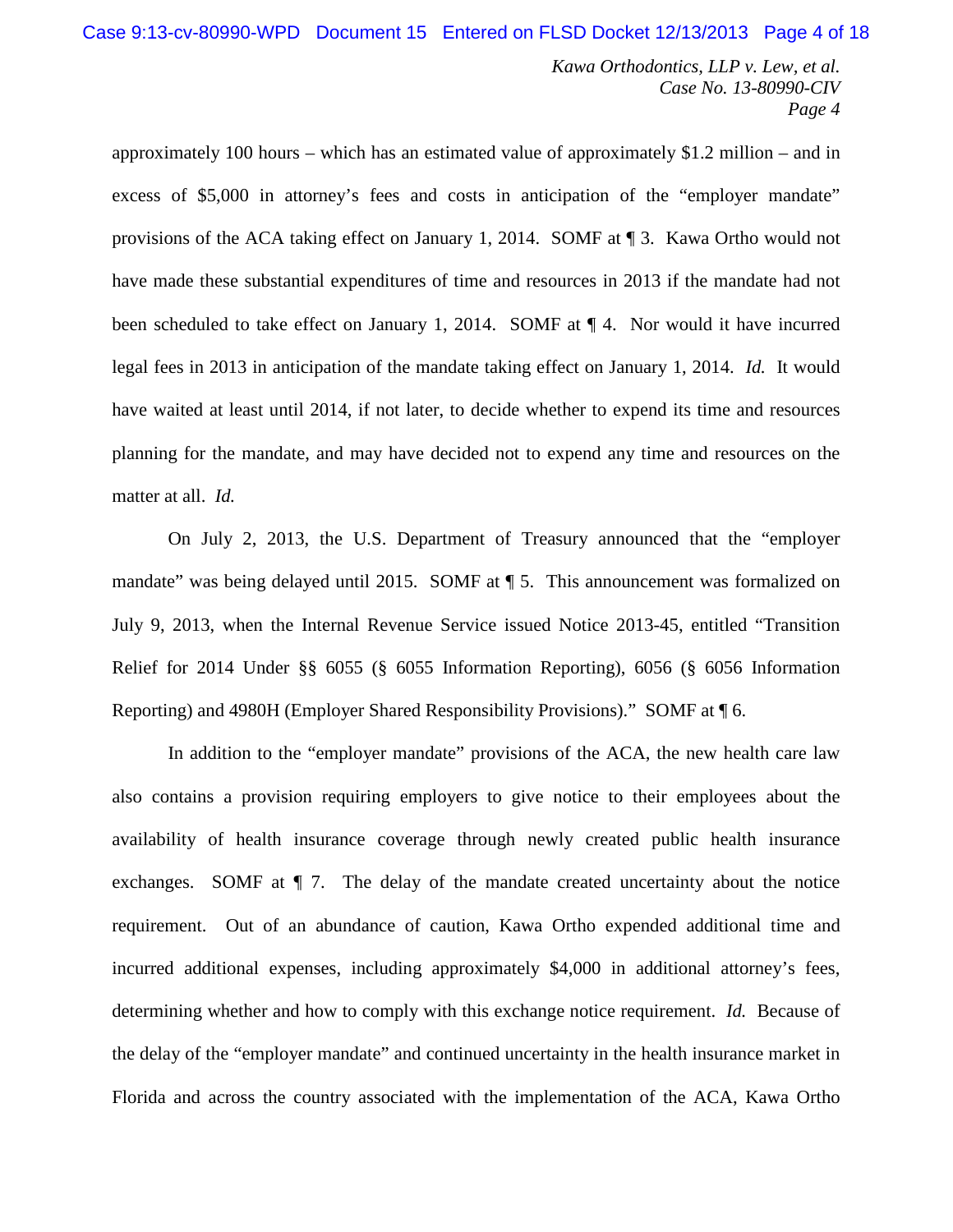anticipates that it will have to expend yet more time and resources in 2014 preparing for the mandate taking effect in 2015. SOMF at ¶ 8.

The effect of the delay is both costly and widespread. According to the White House's website, at least 200,000 employers in the United States employ more than 50 employees. SOMF at ¶ 10. Another government source, the Agency for Health Research and Quality of the U.S. Department of Health and Human Services, reports that the number of employers in the United States having more than 50 employees is as high as 1.6 million. SOMF at  $\P$  11. In addition, according to the Congressional Budget Office, the delay of the "employer mandate" will result in an estimated loss of \$10 billion in penalty payments by employers and approximately 1 million fewer people are expected to be enrolled in employment-based coverage in 2014 than the number previously projected, primarily because of the one-year delay in penalties on employers. SOMF at 12.

## **IV. Argument.**

#### A. **The Summary Judgment Standard.**

Rule 56 of the Federal Rules of Civil Procedure mandates the entry of summary judgment "against a party who fails to make a showing sufficient to establish the existence of an element essential to that party's case, and on which that party will bear the burden of proof at trial." *Celotex Corp. v. Catrett*, 477 U.S. 317, 322 (1986).

The moving party "bears the initial responsibility of informing the district court of the basis for the motion" and identifying those portions of the record that "demonstrate the absence of a genuine issue of material fact." *Id.* at 323. Once the moving party has established the absence of a genuine issue of material fact, the non-moving party must go beyond the pleadings and by his own "affidavits, or by the 'depositions, answers to interrogatories, and admissions on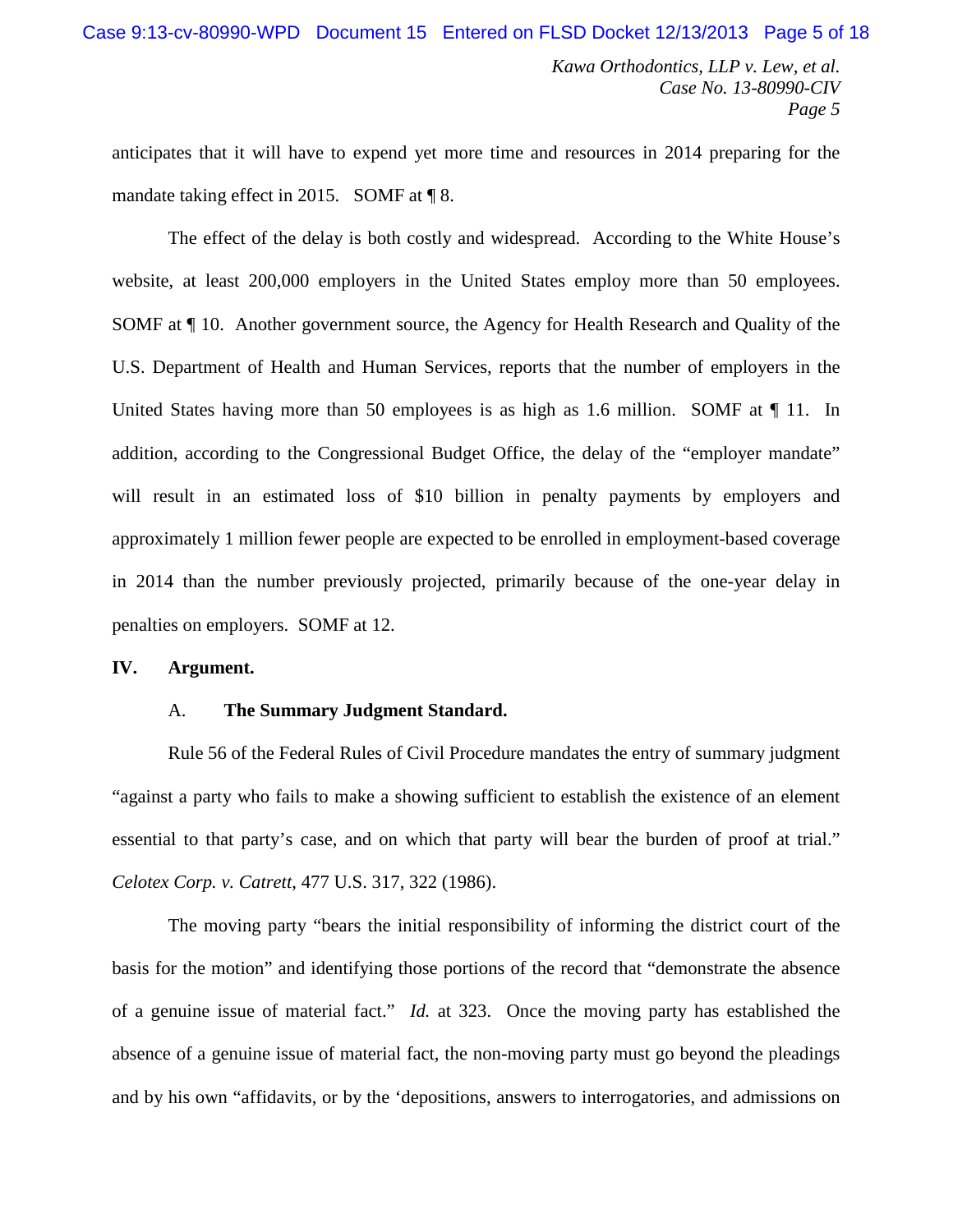file,' designate 'specific facts showing that there is a genuine issue for trial.'" *Id.* at 324. The non-moving party must rely on more than conclusory statements of allegations unsupported by facts. *Evers v. General Motors Corp.*, 770 F.2d 984, 986 (11<sup>th</sup> Cir. 1985).

As the question presented by this litigation is almost exclusively a question of law, there are no genuine disputes of material fact and the matter can appropriately be decided on summary judgment.

## B. **Defendants' Delay of the "Employer Mandate" Is Unlawful Under the APA**.

Under the APA, agency action must be "set aside" if it is "in excess of statutory jurisdiction, authority, or limitations," "contrary to constitutional right, power, [or] privilege," or "otherwise not in accordance with law." 5 U.S.C.  $\S$  706(2)(A), (B), and (C). Agency action also must be "set aside" if it is "arbitrary [and] capricious." 5 U.S.C. § 706(2)(B). To evaluate the legality of an agency action, a court must measure it against the statutory directive. "If the statute is clear and unambiguous 'that is the end of the matter, for the court, as well as the agency, must give effect to the unambiguously expressed intent of Congress.'" *Bd. of Governors of the Fed. Reserve Sys. v. Dimension Fin. Corp.*, 474 U.S. 361, 368 (1986) (quoting *Chevron U.S.A. Inc. v. Natural Res. Def. Council, Inc.*, 467 U.S. 837, 842-43 (1984)); *see also Toro v. Sec'y*, 707 F.3d 1224, 1228 (11th Cir. 2013); *Silva-Hernandez v. U.S. Bureau of Citizenship & Immigration Servs.*, 701 F.3d 356, 361 (11<sup>th</sup> Cir. 2012); *Vill. of Barrington v. Surface Transp. Bd.*, 636 F.3d 650, 660 (D.C. Cir. 2011) (reiterating that an agency may not exceed a statute's clear boundaries); *Fin. Planning Ass'n v. Sec. and Exch. Comm'n*, 482 F.3d 481, 490 (D.C. Cir. 2007) (an agency's "failure to respect the unambiguous textual limitations" of a statutory provision is "fatal" to its regulatory efforts).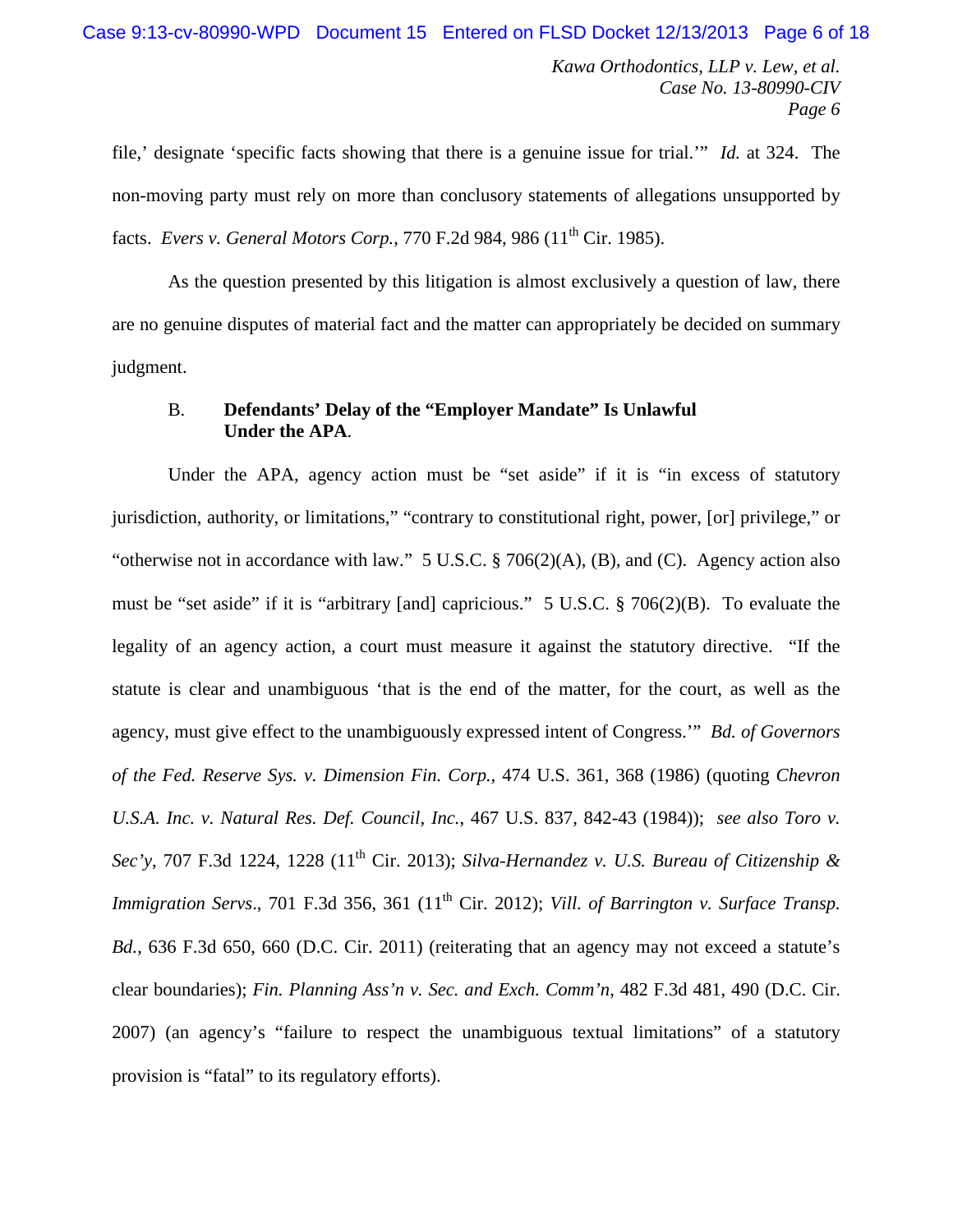"Congress speaks through the laws it enacts" (*In re Aiken County*, 725 F.3d 255, 260 (D.C. Cir. 2013)), and the text of the ACA is clear and unambiguous. The ACA plainly states that the obligation of employers with 50 or more "full time equivalent" employees to provide "affordable," "minimum essential" health insurance coverage to their employees and their employees' dependents under Section 4908H of Title 26 "shall apply to the months beginning after December 31, 2013." Pub. L. No. 111-148, § 1513(d), 124 Stat. 119, 256. Similarly, the reporting obligations under Section 6055 of Title 26 "shall apply to calendar years beginning after 2013." Pub. L. No. 111-148, § 1502(e), 124 Stat. 119, 252. Likewise, the obligations under Section 6056 of Title 26 "shall apply to the periods beginning after December 31, 2013." Pub. L. No. 111-148, § 1514(d), 124 Stat. 119, 257. As a result, it is indisputable that the plain language of the ACA mandates that these obligations commence on January [1](#page-6-0), 2014.<sup>1</sup> Defendants effectively conceded this fact when the U.S. Department of Treasury posted an announcement on its website stating that the "employer mandate" was being delayed until "2015." If Defendants believed that the language was not "clear and unambiguous," then they would not have had to "delay" anything. By seeking to delay these clear statutory mandates, Defendants "fail[ed] to respect the unambiguous textual limitations" of the ACA "employer mandate." *Fin. Planning Ass'n*, 482 F.3d at 490. For that reason alone, Defendants' action is "in excess of statutory jurisdiction, authority, or limitations," is contrary to their "constitutional right, power, [or] privilege," and is "not in accordance with law." 5 U.S.C. § 706(2)(A), (B), and

<span id="page-6-0"></span> $1$  In addressing substantially similar language concerning the "individual mandate" provisions of the ACA, one court found, "[T]he date is definitively fixed in the Act and will occur in 2014, when the individual mandate goes into effect and the individual plaintiffs are forced to buy insurance or pay the penalty." *Florida. v. U.S. Dep't of Health and Human Servs.*, 716 F. Supp.2d 1120, 1145 (N.D. Fla. 2010), *aff'd in part, rev'd in part*, 648 F.3d 1235 (11th Cir. 2011), *aff'd in part, rev'd in part, Nat'l Fed. of Indep. Bus. v. Sebelius*, 132 S. Ct. 2566 (2012).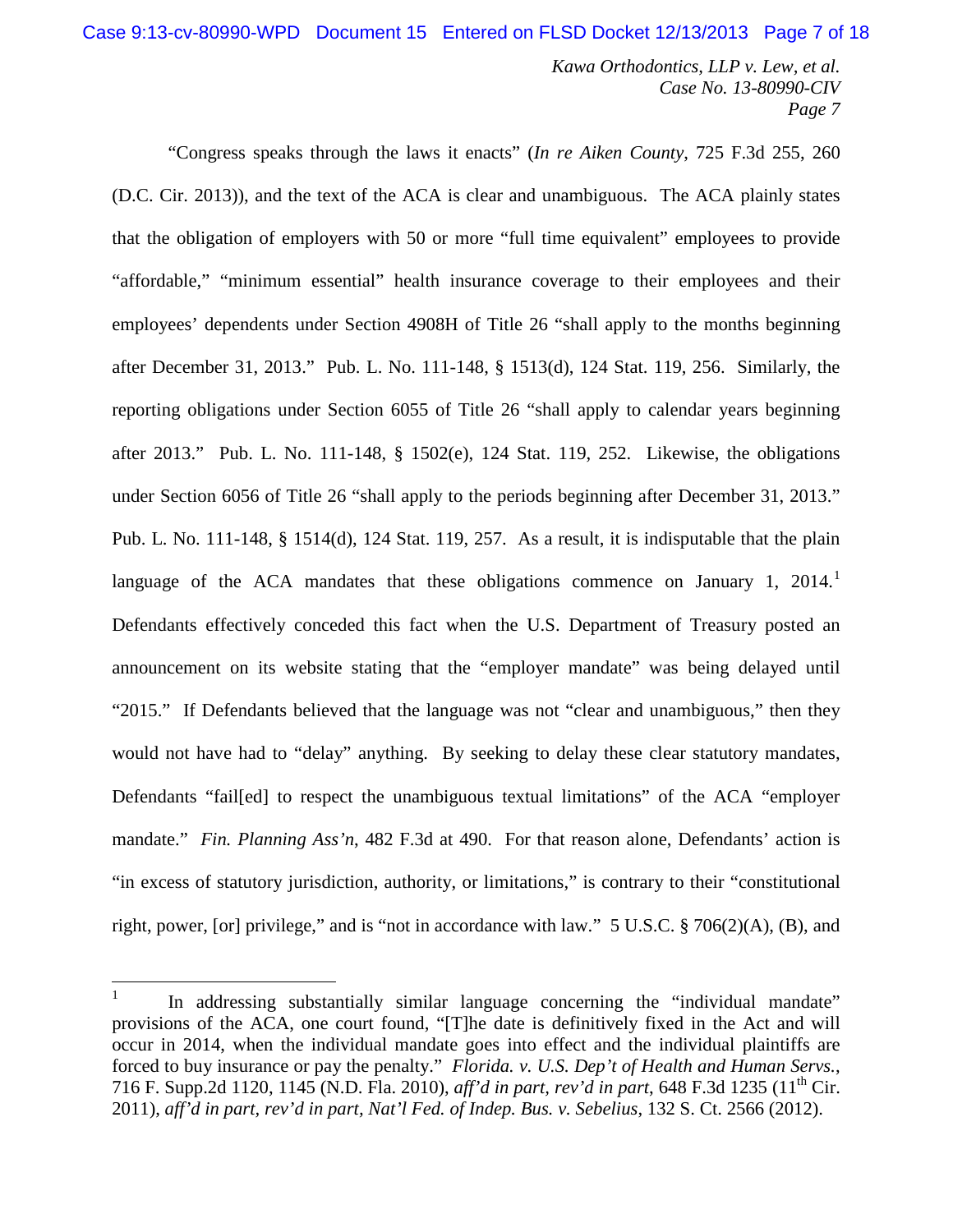(C). By simply picking an alternative date apparently more to their liking than the date set by Congress, Defendants also acted arbitrarily and capriciously. 5 U.S.C.  $\S$  706(2)(B).

When it enacted the ACA, Congress made a deliberate policy choice to have the "employer mandate" obligations commence on January 1, 2014. Defendants seek to replace Congress' policy choice with their own policy choice, purportedly by providing "transitional relief" for 2014. Defendants' action is not "transitional relief." It is a deliberate and unequivocal policy change with very real consequences for hundreds of thousands of businesses and millions of employees across the country. SOMF at ¶¶ 10-12. It also will have a significant fiscal impact. According to the Congressional Budget Office, the delay of the "employer mandate" will result in an estimated loss of \$10 billion in penalty payments by employers and approximately 1 million fewer people are expected to be enrolled in employment-based coverage in 2014 than the number previously projected, primarily because of the one-year delay in penalties on employers. SOMF at ¶ 12. Simply put, Defendants' unilateral postponement of the "employer mandate" is nothing short of a direct and deliberate disregard for clear policy choice made by Congress, as reflected in the unambiguous language of the ACA.

Nor is Defendants' "transitional relief" entitled to any *Chevron* deference. Where, as here, Congress has "unambiguously expressed [its] intent" through the plain language of a statute, no deference is afforded to an agency. *Chevron USA Inc. v. Natural Res. Def. Council, Inc.*, 467 U.S. 837*,* 842-43 (1984); *see also Dimension Fin.*, 474 U.S. at 368 ("The traditional deference courts pay to agency interpretation is not to be applied to alter the clearly expressed intent of Congress."). To determine whether Congress' intent is clear, courts employ the traditional tools of statutory construction. *Silva-Hernandez*, 701 F.3d at 361. Courts must "begin by examining the text of the statute to determine whether its meaning is clear." *Harry v.*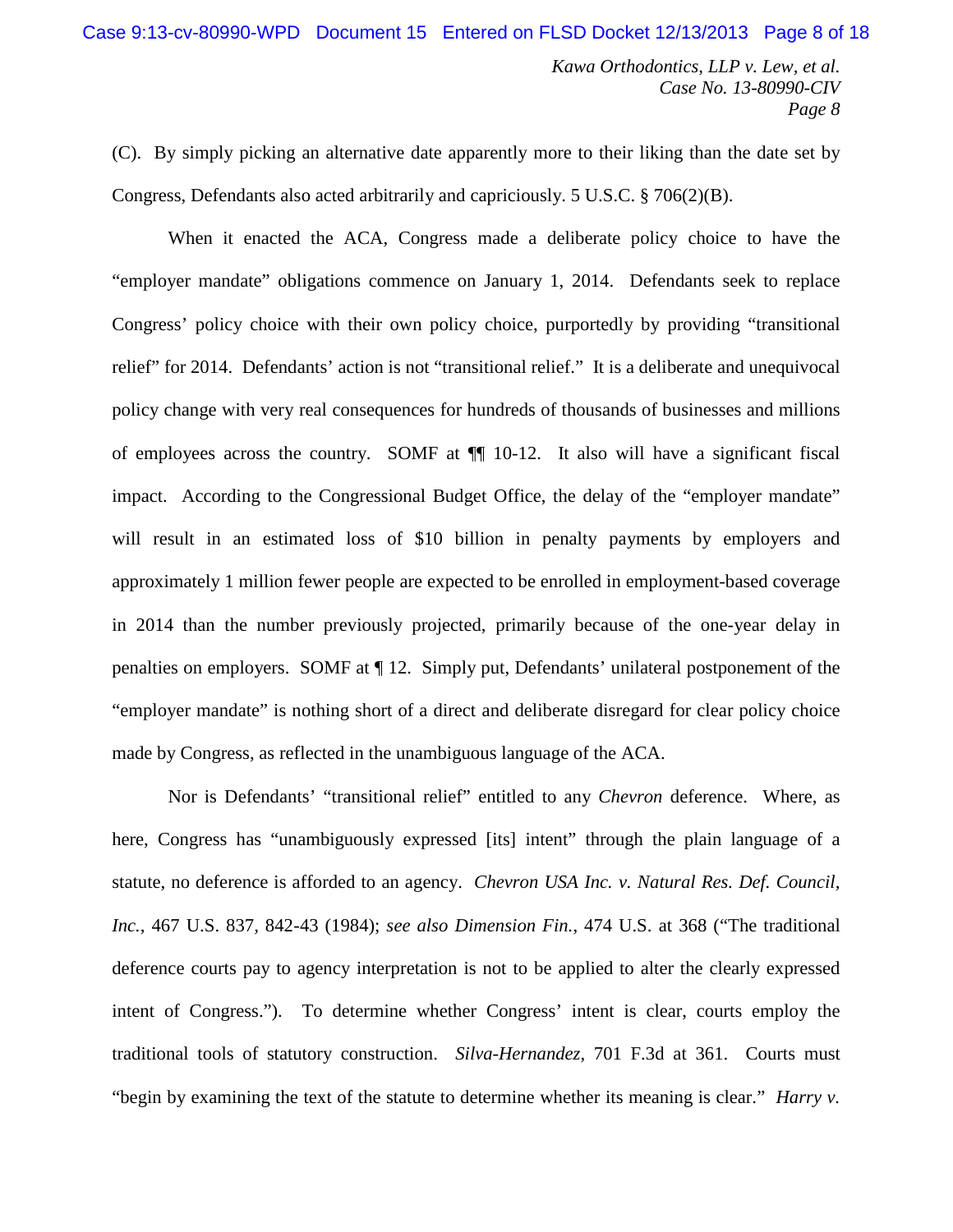*Marchant*, 291 F.3d 767, 770 (11<sup>th</sup> Cir. 2002) (*en banc*). They must also "presume that Congress said what it meant and meant what it said." *Id*. The U.S. Court of Appeals for the Eleventh Circuit has held, "Those who ask courts to give effect to perceived legislative intent by interpreting statutory language contrary to its plain and unambiguous meaning are in effect asking courts to alter that language." *CBS v. Primetime 24 J.V*., 245 F.3d 1217, 1228 (11th Cir. Fla. 2001).

In the instant matter, Kawa Ortho asks the Court to do no more than require Defendants to apply the effective date of the "employer mandate" as unambiguously expressed by Congress in the ACA. It is Defendants who are, in effect, altering the plain language of the statute. IRS Notice 2013-45, which formalized Defendants' July 2, 2012 policy decision to delay the "employer mandate," states that the obligations of the "employer mandate" "will be fully effective for 2015." Nowhere in the ACA did Congress differentiate between the obligations it imposed on employers with more than 50 full-time equivalent employees in 2014 and the obligations it imposed on these "large" employers in 2015. Again, the plain language of the statute states that the obligations of the "employer mandate" under Section 4809H of Title 26 "shall apply to the months beginning after December 31, 2013" and that the obligations under Sections 6055 and 6056 of Title 26 "shall apply" "beginning after December 31, 2013." Pub. L. No. 111-148, §§ 1513(d) and 1514(d), 124 Stats. 119, 256-57. Kawa Ortho is merely asking that the plain language of the statute be restored. For that reason, Defendants' "transitional relief" is not entitled to, nor should it be afforded, *Chevron* deference.

In addition, in *In re Aiken County*, *supra*, another case that "raise[d] significant questions about the scope of the Executive's authority to disregard federal statutes," the Court declared that, "[u]nder Article II of the Constitution and relevant Supreme Court precedents, the President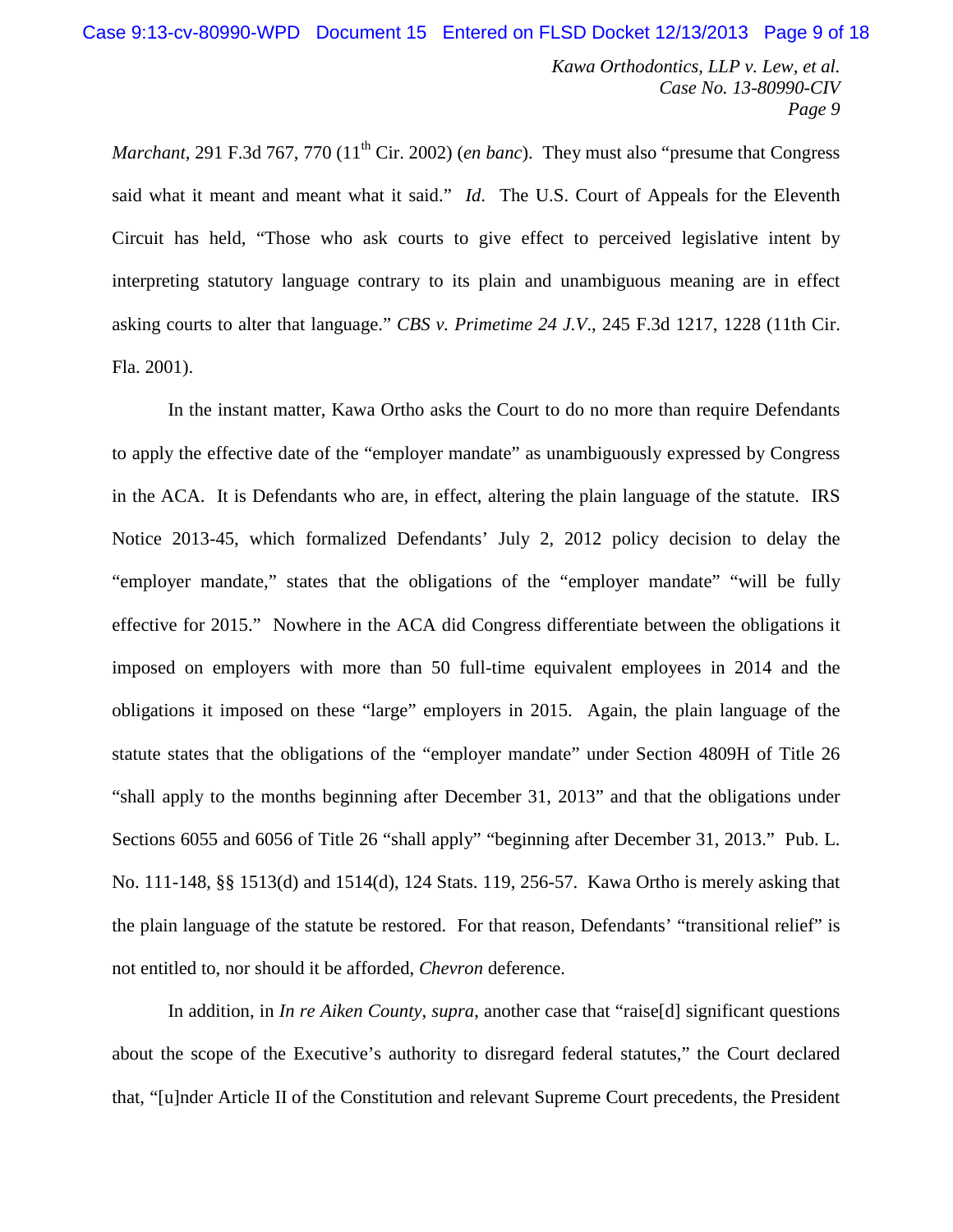must follow statutory mandates so long as there is appropriated money available and the President has no constitutional objection to the statute." 725 F.3d at 257, 259. At issue in *In re Aiken County* was a petition for writ of mandamus that sought to compel the Nuclear Regulatory Commission to adhere to a statutory deadline for completing the licensing process for approving or disapproving an application to store nuclear waste at Yucca Mountain in Nevada. As the

Court explained:

If the President has a constitutional objection to a statutory mandate . . . the President may decline to follow the law unless and until a final Court order dictates otherwise. But the President may not decline to follow a statutory mandate . . . simply because of policy objections. Of course, if Congress appropriates no money for a statutorily mandated program, the Executive obviously cannot move forward. But absent a lack of funds or a claim of unconstitutionality that has not been rejected by final Court order, the Executive must abide by statutory mandates. These basic constitutional privileges apply to the President and subordinate executive agencies.

725 F.3d at 259. In granting the petition, the Court concluded:

It is no overstatement to say that our constitutional system of separation of powers would be significantly altered if we were to allow executive and independent agencies to disregard federal law in the manner asserted in this case by the Nuclear Regulatory Commission. Our decision today rests on the constitutional authority of Congress and the respect that the Executive and the Judiciary properly owe to Congress in the circumstances here.

725 F.3d at 267.

The same is true in the instant matter. Defendants have not indicated that the President has a constitutional objection to the "employer mandate." Nor have Defendants suggested that they lack the funds necessary to implement the "employer mandate." Defendants simply seek to replace Congress' policy choice about when the "employer mandate" should take effect – January 1, 2014 – with their own policy choice – January 1, 2015. The constitutional authority of Congress and the respect that the Executive and the Judiciary properly owe to Congress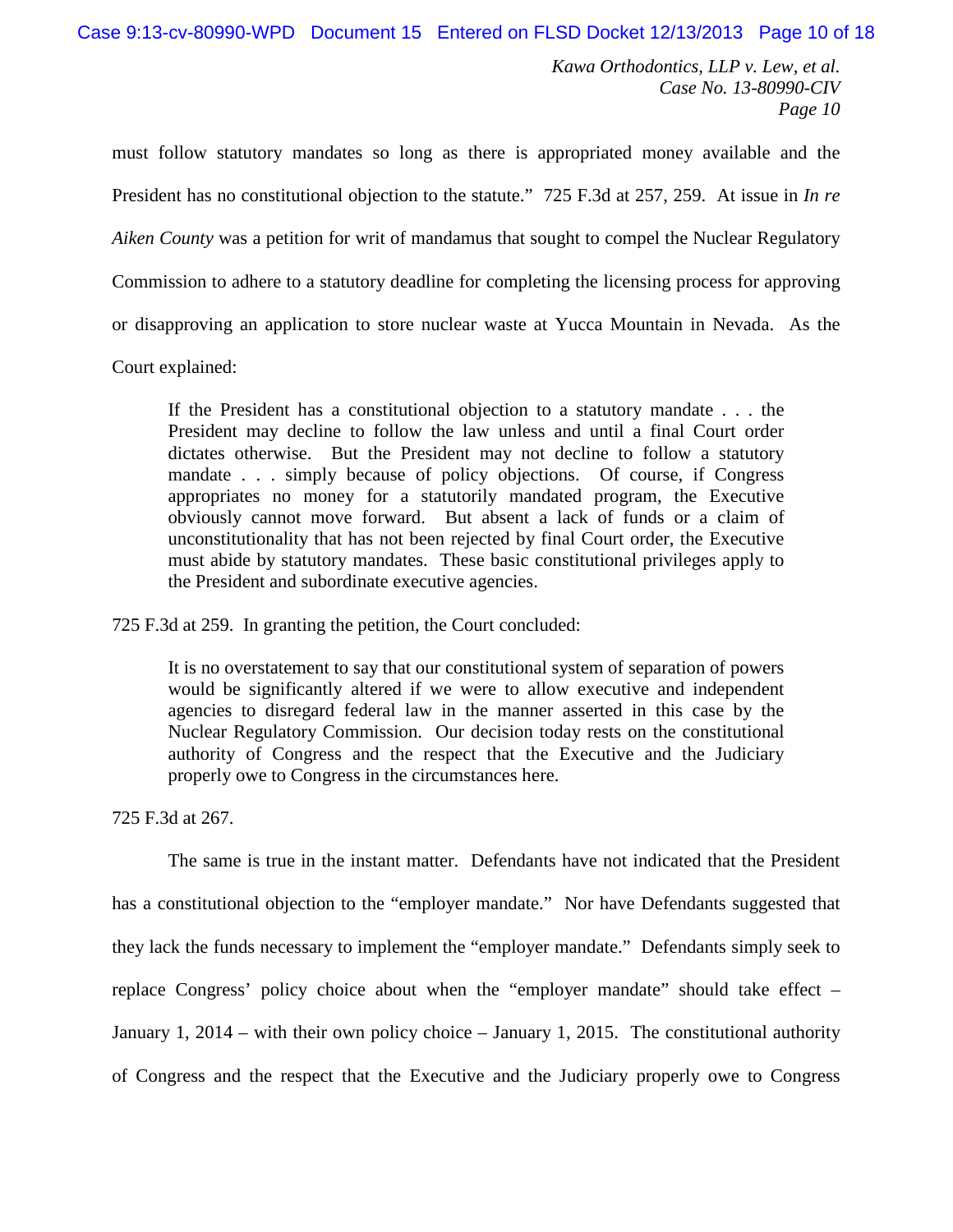demands that Congress' policy choice prevail. Defendants' attempt to delay the effective date of the "employer mandate" is "in excess" of their "statutory jurisdiction, authority, or limitations," "not in accordance with law," "contrary to constitutional right, power, [or] privilege," and "arbitrary [and] capricious." 5 U.S.C. § 706(2)(A), (B), and (C). As a result, Defendants' action violates the APA and must be set aside.

## C. **Kawa Ortho Has Been Injured by Defendants' Unlawful Delay of the "Employer Mandate".**

Nor can there be any genuine dispute of material fact that Kawa Ortho has been injured by Defendants' unlawful delay of the "employer mandate" or that Kawa Ortho has standing to seek legal remedies for its injury. Kawa Ortho must satisfy three familiar requirements to have standing under Article III of the Constitution: (1) "injury-in-fact"; (2) "a causal connection between the asserted injury-in-fact and the challenged action of the defendant"; and (3) "that the injury will be redressed by a favorable decision." *Houston v. Marod Supermarkets, Inc.*, 733 F.3d 1323, 2013 U.S. App. LEXIS 22232, \*10 (11th Cir. 2013); *Shotz v. Cates*, 256 F.3d 1077, 1081 (11th Cir. 2001) (citing *Lujan v. Defenders of Wildlife*, 504 U.S. 555, 560-61, 112 S. Ct. 2130, 2136, 119 L. Ed. 2d 351 (1992)). "These requirements are the irreducible minimum required by the Constitution for a plaintiff to proceed in federal court." *Id.* at \*\*10-11 (citing *Ne. Fla. Chapter of Associated Gen. Contractors of Am. v. City of Jacksonville, Fla.*, 508 U.S. 656, 664, 113 S. Ct. 2297, 2302, 124 L. Ed. 2d 586 (1993)).

In addition to past injury, a plaintiff seeking injunctive relief "must show a sufficient likelihood that he will be affected by the allegedly unlawful conduct in the future." *Id.* at \*11 (quoting *Wooden v. Bd. of Regents of Univ. Sys. of Ga.*, 247 F.3d 1262, 1284 (11<sup>th</sup> Cir. 2001)). Because injunctions regulate future conduct, a party has standing to seek injunctive relief only if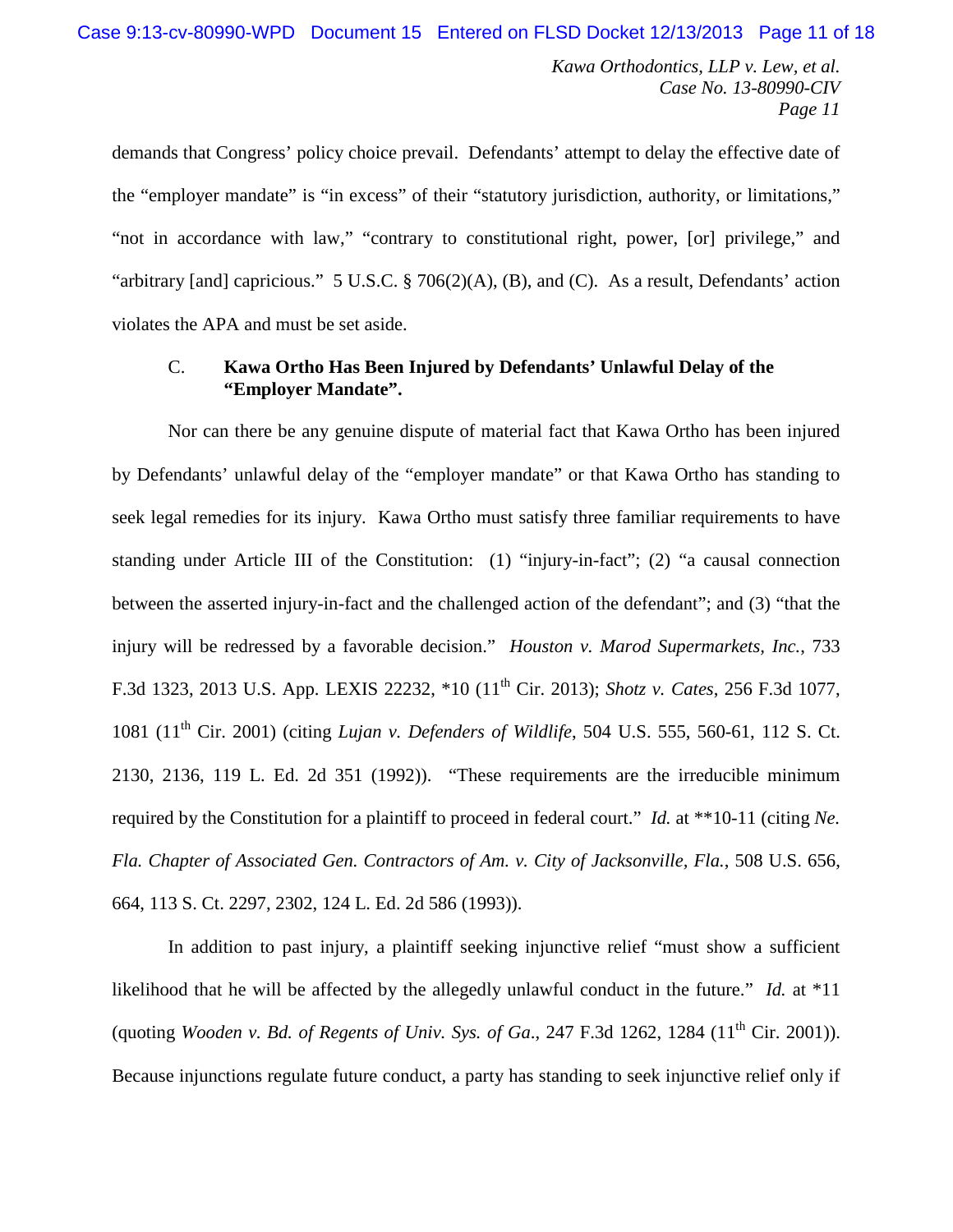the party shows "a real and immediate – as opposed to a merely conjectural or hypothetical – threat of future injury." *Id.*; *Shotz*, 256 F.3d at 1081; *Wooden*, 247 F.3d at 1284 (citing *City of Los Angeles v. Lyons*, 461 U.S. 95, 102, 103 S. Ct. 1660, 1665, 75 L. Ed. 2d 675 (1983)).

Kawa Ortho satisfies these elements in a way that cannot genuinely be disputed. It clearly has been injured and will continue to be injured for as long as the "employer mandate" is delayed. It expended substantial time and resources in anticipation of the mandate taking effect on January 1, 2014, the date set by Congress in the ACA. SOMF at ¶¶ 3-4 and 8. In incurring these "anticipatory compliance" costs, Kawa Ortho also incurred significant "opportunity costs," namely the estimated 100 hours of time it expended researching the ACA and the "employer mandate" and seeking and obtaining professional advice on how best to comply with the mandate. SOMF at  $\P$  3. An "opportunity cost" recognizes that an opportunity given up by engaging in a particular activity is part of the cost of that activity. *See*, *e.g.*, *Chronister Oil Co. v. Unocal Ref. and Mktg.*, 34 F.3d 462, 465 ( $7<sup>th</sup>$  Cir. 1994). Had Kawa Ortho not spent approximately 100 hours of time researching and seeking and obtaining professional advice on how best to comply with the mandate, it would have spent this time generating new patients for its practice. *Id.* Kawa Ortho estimates that it could have generated approximately \$1.2 million in new revenue for its practice had it not spent approximately 100 hours of time determining how best to comply with the "employer mandate." *Id.*

It is well established that "anticipatory compliance" efforts constitute an "injury-in-fact" for purposes of standing. One particularly salient case, *Roman Catholic Archdiocese of New York v. Sebelius*, 907 F. Supp.2d 310 (E.D.N.Y. 2012), concerns a challenge to the ACA's "coverage mandate," which requires most group health insurance plans to provide coverage for, among other things, women's preventative care and screening, including contraception,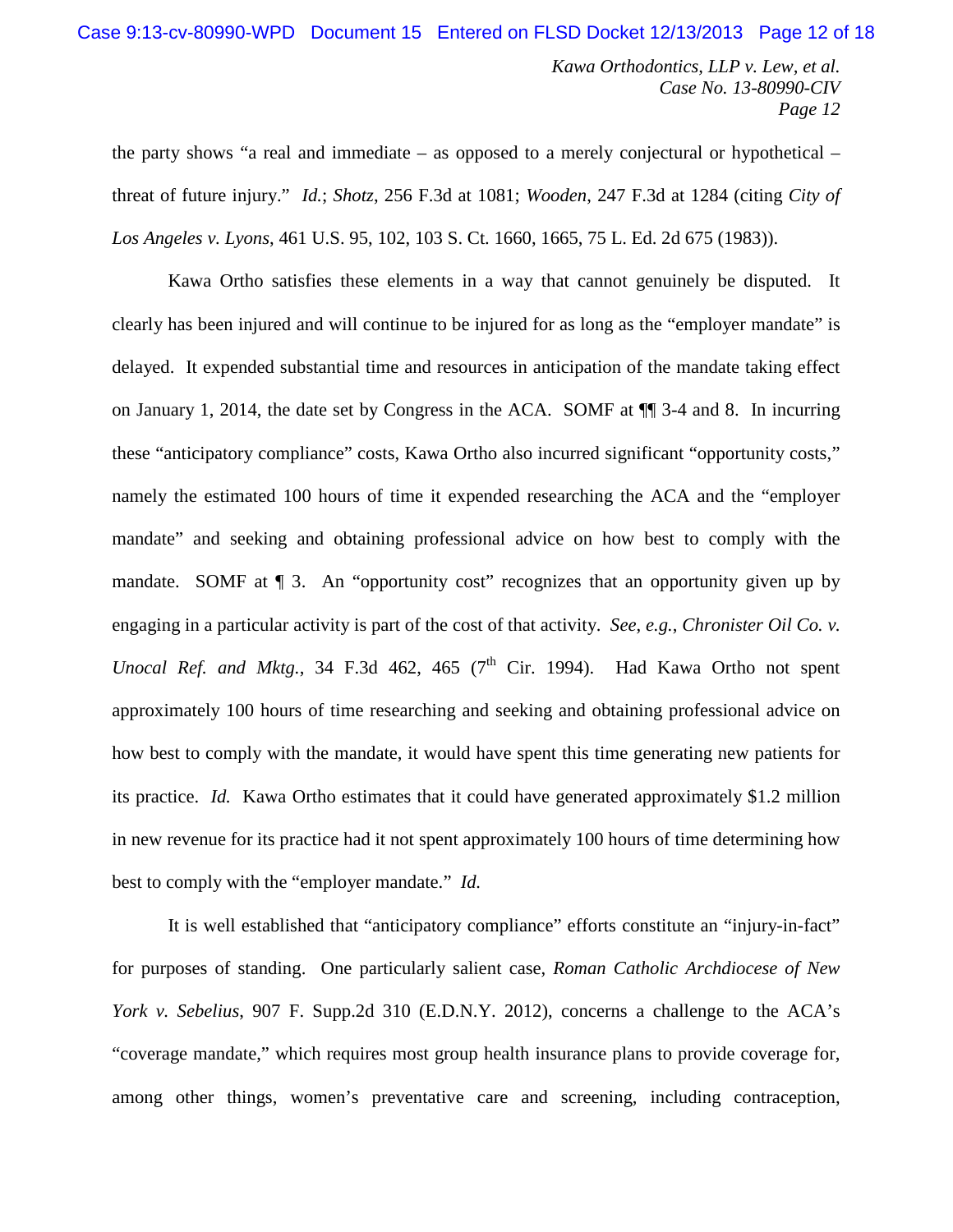Case 9:13-cv-80990-WPD Document 15 Entered on FLSD Docket 12/13/2013 Page 13 of 18

*Kawa Orthodontics, LLP v. Lew, et al. Case No. 13-80990-CIV Page 13*

sterilization, and related counseling, without any form of cost-sharing. In *Roman Catholic Archdiocese of New York*, five employers affiliated with the Roman Catholic Church challenged the "coverage mandate" on religious freedom grounds. The Court found that the plaintiffs had standing:

Plaintiffs here have established . . . present harms stemming from the future operation of the Coverage Mandate. These harms range from budgeting and administrative costs incurred in analyzing how to update their health plans once the Coverage Mandate becomes effective to diversion of funds away from ministries . . . Since each plaintiff employs numerous people, the practical realities of administering their employees' health care coverage require plaintiffs to undertake the preparations about which they now complain.

907 F. Supp.2d at 329-30. Kawa Ortho incurred these exact same type of "anticipatory compliance" costs, suffered an injury as a result, and will continue to be injured unless the delay is set aside.

At least two courts have held that "anticipatory compliance" costs constitute an "injuryin-fact" in legal challenges to the "employer mandate."[2](#page-12-0) *Liberty University, Inc. v. Lew*, 2013 U.S. App. LEXIS 14052, \*\*26-28 (D.C. Cir. July 11, 2013) (finding standing because the plaintiff "may well incur additional costs because of the administrative burden of assuring compliance with the employer mandate"); *Oklahoma v. Sebelius*, 2013 U.S. Dist. LEXIS 113232, \*\*27-30 (E.D. Okla. Aug. 12, 2013) (same).

<span id="page-12-0"></span><sup>&</sup>lt;sup>2</sup> Based on media reports, a third court appears to have reached this same conclusion in a challenge to the "employer mandate," but the ruling was issued orally and a transcript has not yet been made available. The case is *Halbig v. Sebelius*, Case No. 13-623 (RWR) (D. District of Columbia). The oral ruling was made on October 22, 2013.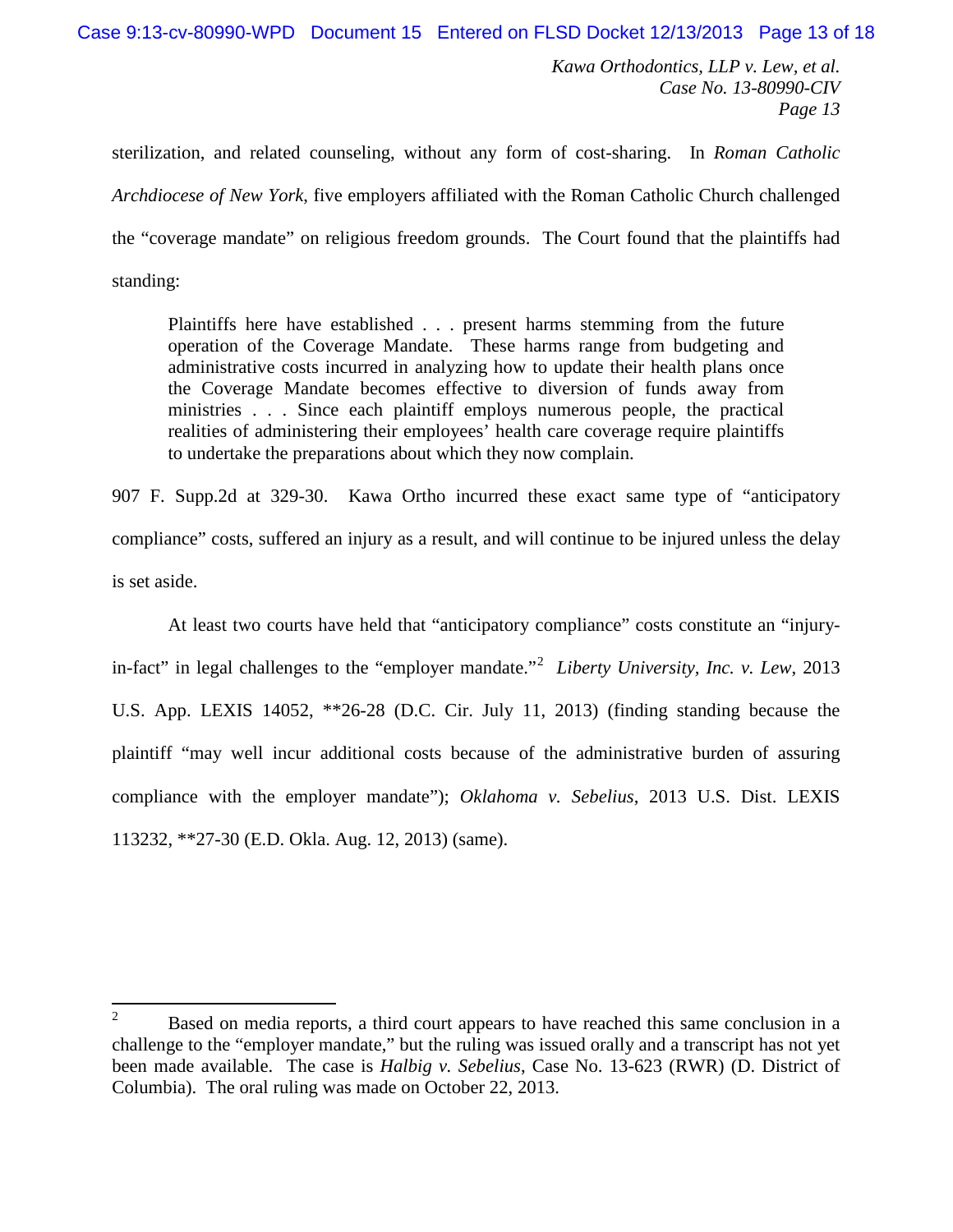Numerous other courts also have held that "anticipatory compliance" costs constituted an "injury-in-fact" in legal challenges to the "individual mandate" provisions of the  $ACA$ .<sup>[3](#page-13-0)</sup> One court declared, "It is established that the taking of current measures to ensure future compliance with a statute can constitute an injury." *Mead v. Holder*, 76 F. Supp.2d 16, 26 (D.D.C. 2011) (finding standing based on the plaintiffs' "needing to rearrange their finances now in anticipation of" the individual mandate). Other courts have ruled similarly. *Calvey v. Obama*, 792 F. Supp. 2d 1262, 1268 (W.D. Ok. 2011) (finding standing where "[i]t may be reasonably inferred from Plaintiffs' allegations that they must take steps now in preparation for the imminent requirement of the Act that they purchase health insurance"); *Goudy-Bachman v. U.S. Dep't of Health and Human Servs.*, 764 F. Supp.2d 684, 690-92 (M.D. Pa. 2011) (finding standing based on the plaintiffs' "financial planning and budgeting decisions [undertaken] in preparation for the implementation of the individual mandate"); *Thomas More Law Ctr. v. Obama*, 720 F. Supp.2d 882, 887-89 (E.D. Mich. 2010) (finding standing based on the plaintiffs' need to "reorganize their affairs" in order to comply with the "individual mandate"); *Florida*, 716 F. Supp.2d at 1145-47 (N.D. Fla. 2010) (finding standing based on a diversion of resources from "business endeavors" and a reordering of "economic circumstances" in order to comply with "individual mandate"). "Courts found that plaintiffs had standing because they were already incurring the opportunity costs of having to purchase health insurance – such as not purchasing a new car, reducing spending, or diverting money from other business goals." *Roman Catholic Archdiocese of New York*, 907 F. Supp. 2d at 329.

<span id="page-13-0"></span> <sup>3</sup> Of course, the individual mandate survived these and other legal challenges. *See generally Nat'l Fed. of Indep. Bus. v. Sebelius*, 132 S. Ct. 2566 (2012).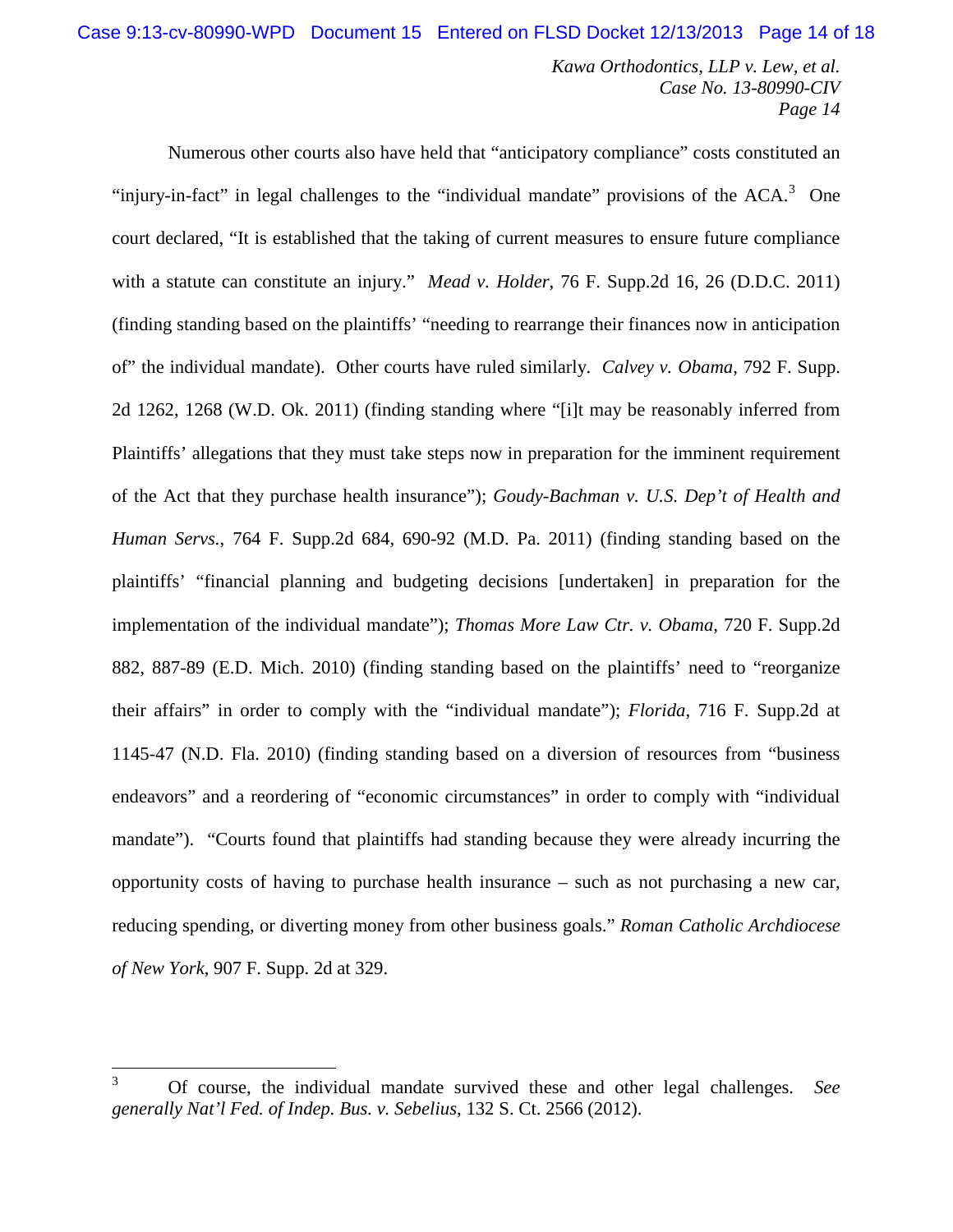Other courts also have held that "anticipatory compliance" costs constitute "injuries-infact" in contexts having nothing to do with the ACA. *See Virginia v. Am. Booksellers Ass'n*, 484 U.S. 383, 392-93 (1988) (finding booksellers had standing because they "w[ould] have to take significant and costly compliance measures"); *Ass'n of Private Sector Colls. & Univs. v. Duncan*, 681 F.3d 427, 457-58 (D.C. Cir. 2012) (finding increased compliance costs constitute injury in fact sufficient to confer standing); *N.Y. Civil Liberties Union v. Grandeau*, 528 F.3d 122 (2d Cir. 2008); *State Farm Mut. Auto Ins. Co. v. Dole*, 802 F.2d 474, 480 (D.C. Cir. 1986) (finding suit ripe if challenged rule "would reasonably prompt a regulated industry, unwilling to risk substantial penalties by defying the policy, to undertake costly compliance measures"); *Nat'l Rifle Ass'n v. Magaw*, 132 F.3d 272, 287 ( $6<sup>th</sup>$  Cir. 1997) (finding standing based on compliance costs). Clearly, Kawa Ortho's "anticipatory compliance" efforts amply satisfy the "injury-infact" requirement of Article III standing.

Nor is Kawa Ortho's injury the least bit hypothetical or speculative. It is real. Kawa Ortho has already expended substantial time and expense time determining how best to comply with the "employer mandate" before the January 1, 2014 effective date. SOMF at  $\P$  3-4 and 7-8. It also incurred substantial opportunity costs in doing so. *Id.* This injury will continue unless the unlawful delay is set aside. Kawa Ortho also reasonably believes that, even if the date set by Congress is not reinstated, it will have to expend yet more time and expense in anticipation of the new, unlawfully extended date. SOMF at  $\P$  9. Consequently, there is a "real and immediate" threat of future injury as well. *Houston*, *supra* at \*11.

Kawa Ortho's injury also is causally connected to Defendants' delay of the "employer mandate." In fact, were it not for the unlawful delay, Kawa Ortho would not have lost any of the value of the substantial time and resources it expended in anticipation of the mandate taking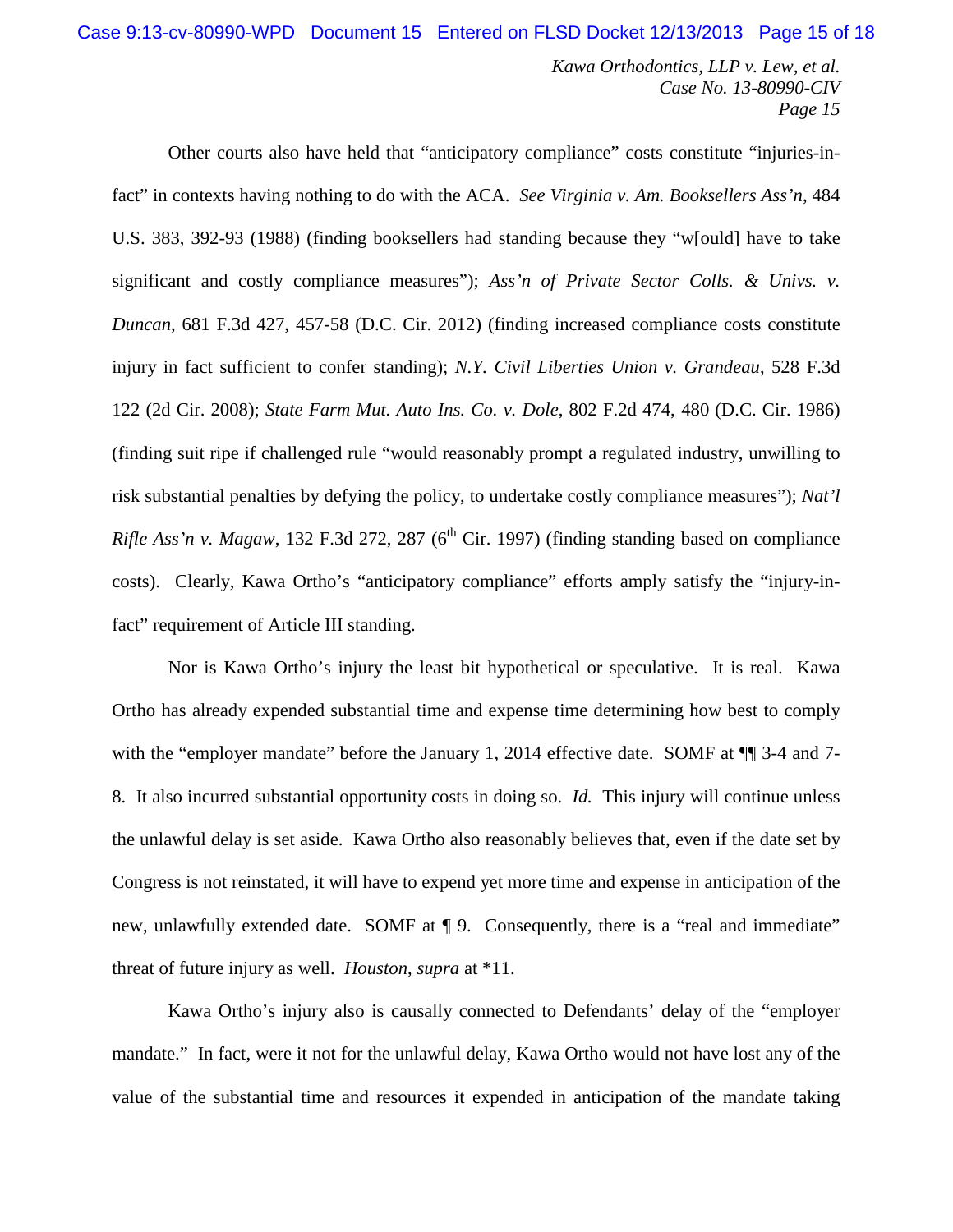effect on January 1, 2014. Like a litigant who spends its time and resources preparing for a trial, only to have the trial continued for a lengthy period of time, the loss of the time and resources Kawa Ortho has suffered and the opportunity costs it has incurred are directly, if not solely, the result of the delay. Also like a litigant whose trial has been continued, Kawa Ortho undoubtedly will have to spend yet more time and resources preparing for the new date when the mandate takes effect. SOMF at ¶ 9.

Finally, Kawa Ortho's injury will be redressed if the Court awards it the relief it seeks. Obviously, if the Court were to declare Defendants' delay of the mandate to be unlawful, set aside the unlawful delay and reinstate the date established by Congress, and enjoin Defendants from any further delays, Kawa Ortho would regain the value of the time and resources it expended and the opportunity costs it incurred. Thus, not only do the undisputed facts demonstrate that Kawa Ortho has standing to challenge Defendants' unlawful, unilateral delay of the mandate, but they also demonstrate that Kawa Ortho is entitled to relief.

### **V. Conclusion.**

For the foregoing reasons, Kawa Ortho respectfully requests that the Court enter summary judgment in its favor on its APA claim against Defendants and declare Defendants' unilateral postponement of the "employer mandate" to be unlawful. The Court should also set aside Defendants' unlawful agency action, reinstate the date established by Congress, and enjoin any further unauthorized delay of the mandate's effective date.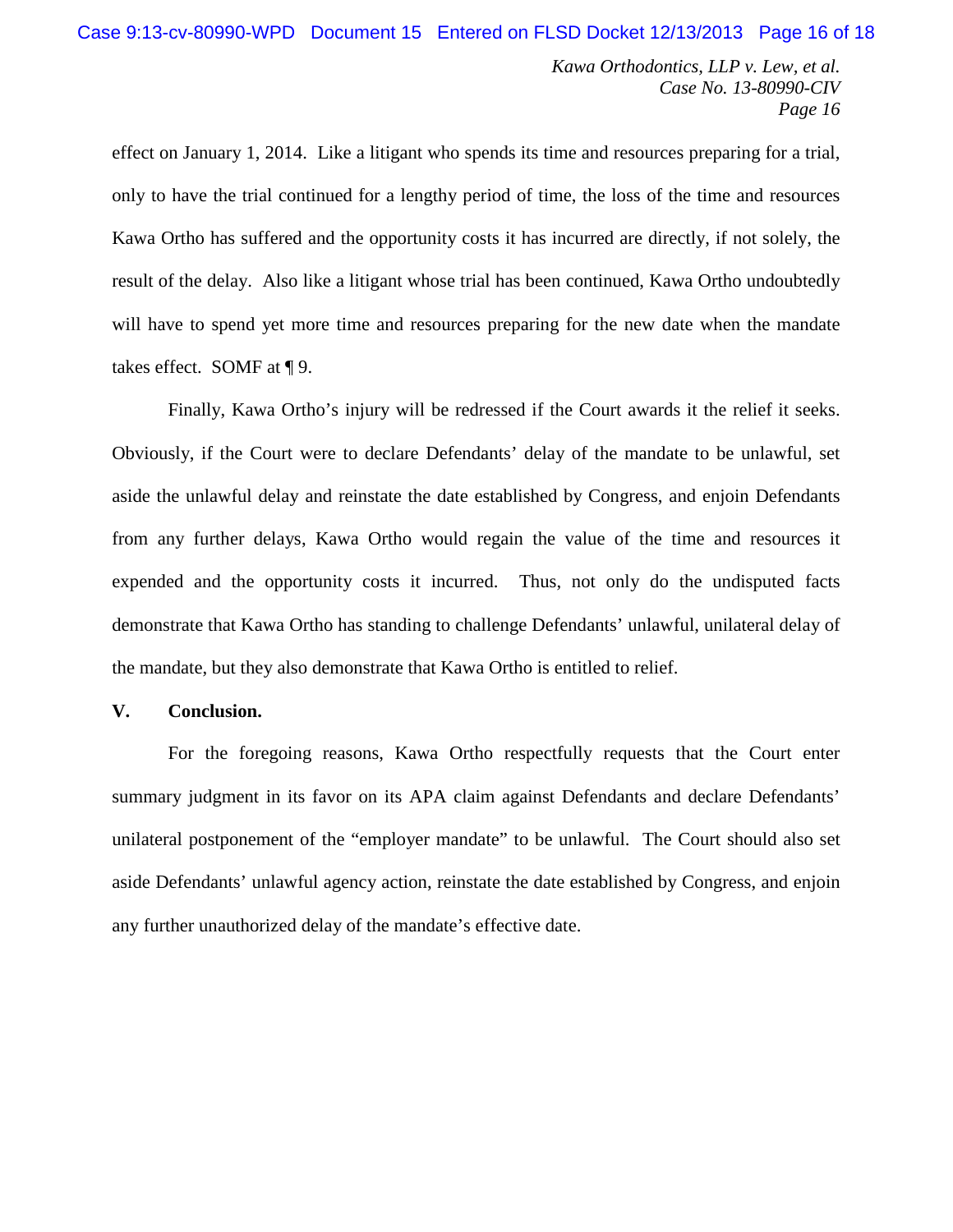Case 9:13-cv-80990-WPD Document 15 Entered on FLSD Docket 12/13/2013 Page 17 of 18

*Kawa Orthodontics, LLP v. Lew, et al. Case No. 13-80990-CIV Page 17*

Dated: December 13, 2013 Respectfully submitted,

s/ Christopher B. Lunny

CHRISTOPHER B. LUNNY (FL 008982) E-mail: chris@radeylaw.com Secondary E-mail: cdemeo@radeylaw.com HARRY O. THOMAS (FL 195097) E-mail: hthomas@radeylaw.com Secondary E-mail: jday@radeylaw.com Radey, Thomas, Yon & Clark, P.A. Post Office Box 10967 (32302) 301 South Bronough Street, Suite 200 Talahassee, Florida 32301 (850) 425-6654 (phone) (805) 425-6694 (facsimile)

s/ Paul J. Orfanedes

PAUL J. ORFANEDES (Admitted *Pro Hac Vice*) E-mail: porfanedes@judicialwatch.org JAMES F. PETERSON (Admitted *Pro Hac Vice*) E-mail: jpeterson@judicialwatch.org JUDICIAL WATCH, INC. 425 Third Street, SW, Suite 800 Washington, DC 20024 (202) 646-5172 (phone) (202) 646-5199 (facsimile)

*Attorneys for Plaintiff*